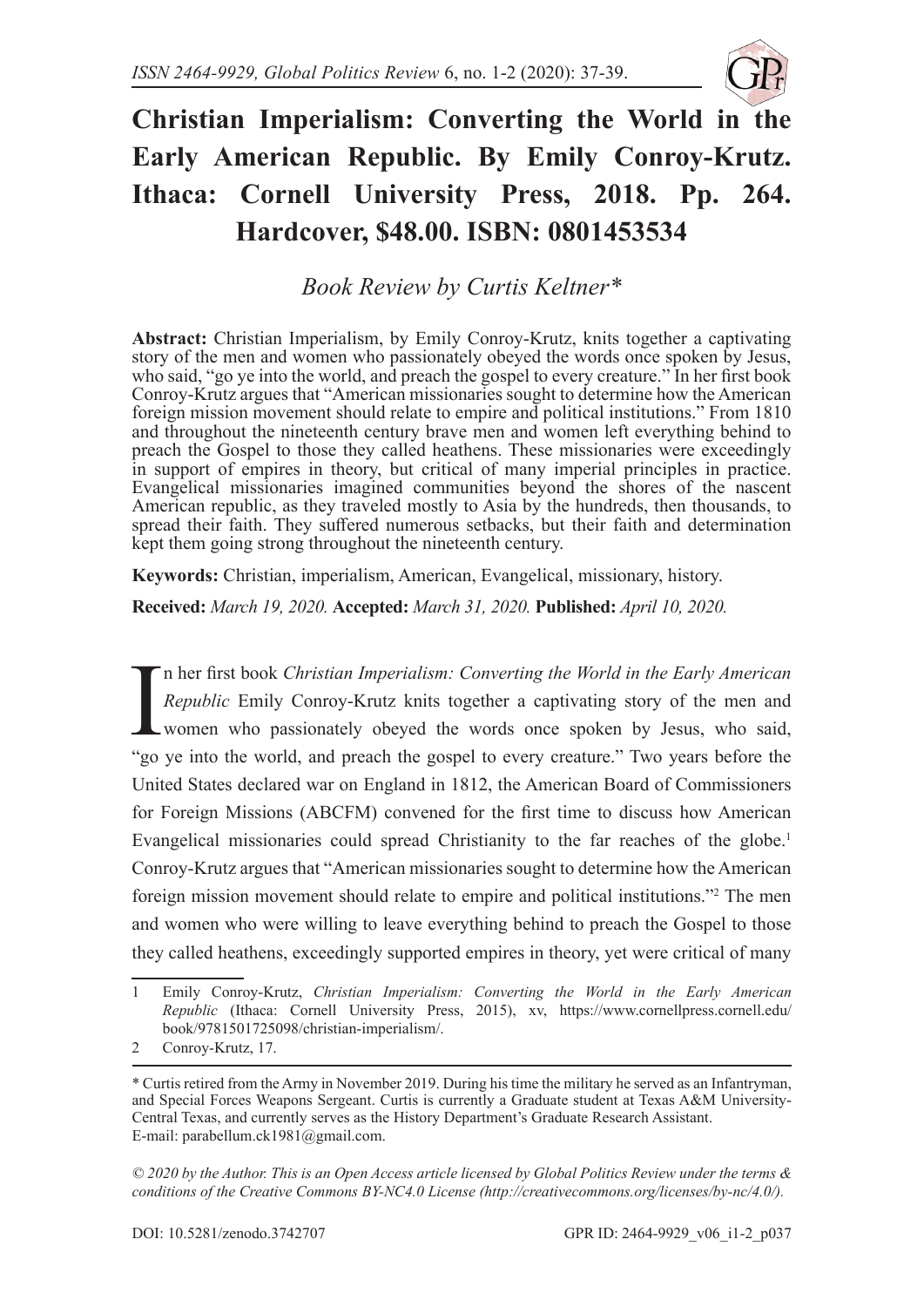imperial principles in practice.3 Evangelical missionaries imagined communities beyond the shores of the nascent American republic, as they traveled mostly to Asia by the hundreds, then thousands, to spread their faith. They suffered many setbacks, but their faith and determination kept them going strong.

*Christian Imperialism* is thematic and, as Conroy-Krutz points out, looks at different types of missions and their relation to various types of British and American imperialism.4 The structure of the book helps compartmentalize how the ABCFM viewed the various missions they had set up throughout the world, aiding the reader in a greater understanding of how the board viewed their professed role in making the world a better place. Despite a prodigious number of topics discussed, the book flows well and is easy to read; nonetheless, the constant comparison of overseas missions to American Indian missions is distracting and convolutes the overall premise of the book, which is to discuss imperialism. The scope of *Christian Imperialism* is broad, Conroy-Krutz jumps between overseas missions in India, Liberia, Hawaii, Singapore, and then she comes back to the Cherokee Nation. Conroy-Krutz demonstrates how Americans viewed themselves on the world stage after the American Revolution, and she shines new light on a topic that is often not given much thought in secular literature.

In the Early Republic era, while most Americans looked westward and thought about the vastness of the North American continent, some Evangelical Protestants looked East, and by 1860, the ABCFM had sent out around thirteen hundred missionaries worldwide.<sup>5</sup> With the assistance of the British Empire, American missionaries were able to gain a foothold in India and branch out to different locations in Asia and beyond. Conroy-Krutz points out the difficulty in converting some cultures to Christianity and how the ABCFM created a "hierarchy of heathenism" to determine which locations were best suited for missions.6 *Christian Imperialism* is useful in demonstrating how the hierarchy of heathenism worked, stating that "in the early period, the civilized status of a location, or its potential for eventual civilization, was central to missionary decision making."7 Conroy-Krutz continues, saying, "civilization, they believed, could lead to Christianization."8 Using mostly secondary sources, letters, correspondence, and the ABCFM annual report, *Christian Imperialism* offers a well-rounded view of how nineteenth-century evangelical missionaries viewed themselves and the world they sought to civilize.

Leaving their homes, potentially never to see them again, hundreds of men and women set out by ship to remote areas of the world. Some of these people certainly kept diaries or maintained other relics that could fill the gaps in Conroy-Krutz's research. The notable

<sup>3</sup> Conroy-Krutz, 7.

<sup>4</sup> Conroy-Krutz, 16.

<sup>5</sup> Conroy-Krutz, xvii.

<sup>6</sup> Conroy-Krutz, 16.

<sup>7</sup> Conroy-Krutz, 29.

<sup>8</sup> Conroy-Krutz, 30.